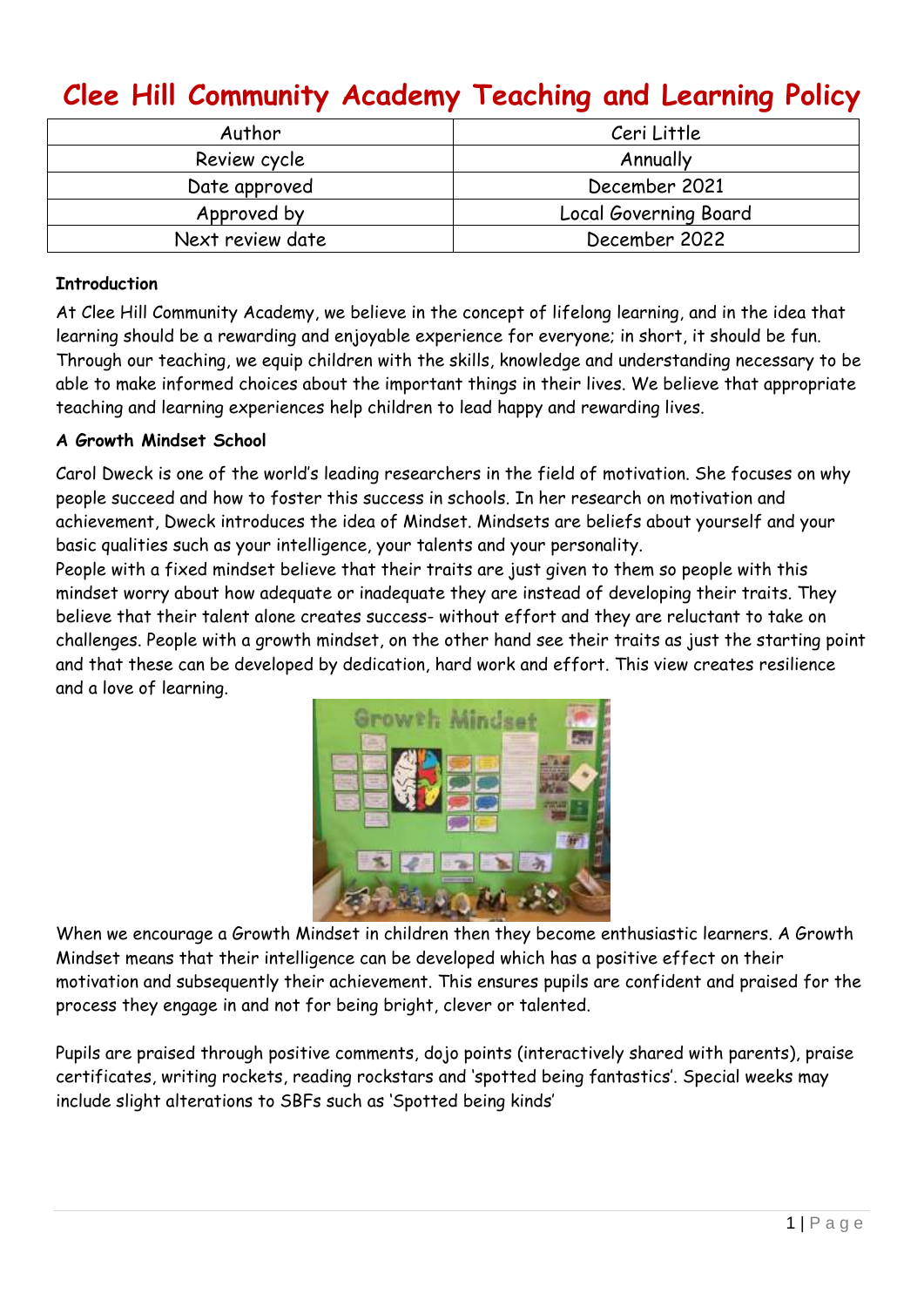

Achivosaurs are used in the EYFS and Key Stage 1 to introduce characteristics of learning such as perseverance, determination and collaboration.



Our school ethos is built on the philosophy of being a growth mindset school. Some key messages to children include:

- ➢ We remember it's always OK to make mistakes we learn from them
- ➢ We never give up! We try a different approach, or use a different strategy
- $\triangleright$  We learn from each other children often make the best teachers!
- $\triangleright$  We don't compare ourselves with others, but we do learn from others
- $\triangleright$  We challenge ourselves which really helps us make progress
- $\triangleright$  We take risks we don't limit ourselves by taking the easy option
- $\triangleright$  We join in as much as possible and we learn much more by being involved
- ➢ We remember that mastering something new feels so much better than doing something you can already do
- $\triangleright$  We remember that the brain is making new connections all the time the only thing you need to know is that you can learn anything!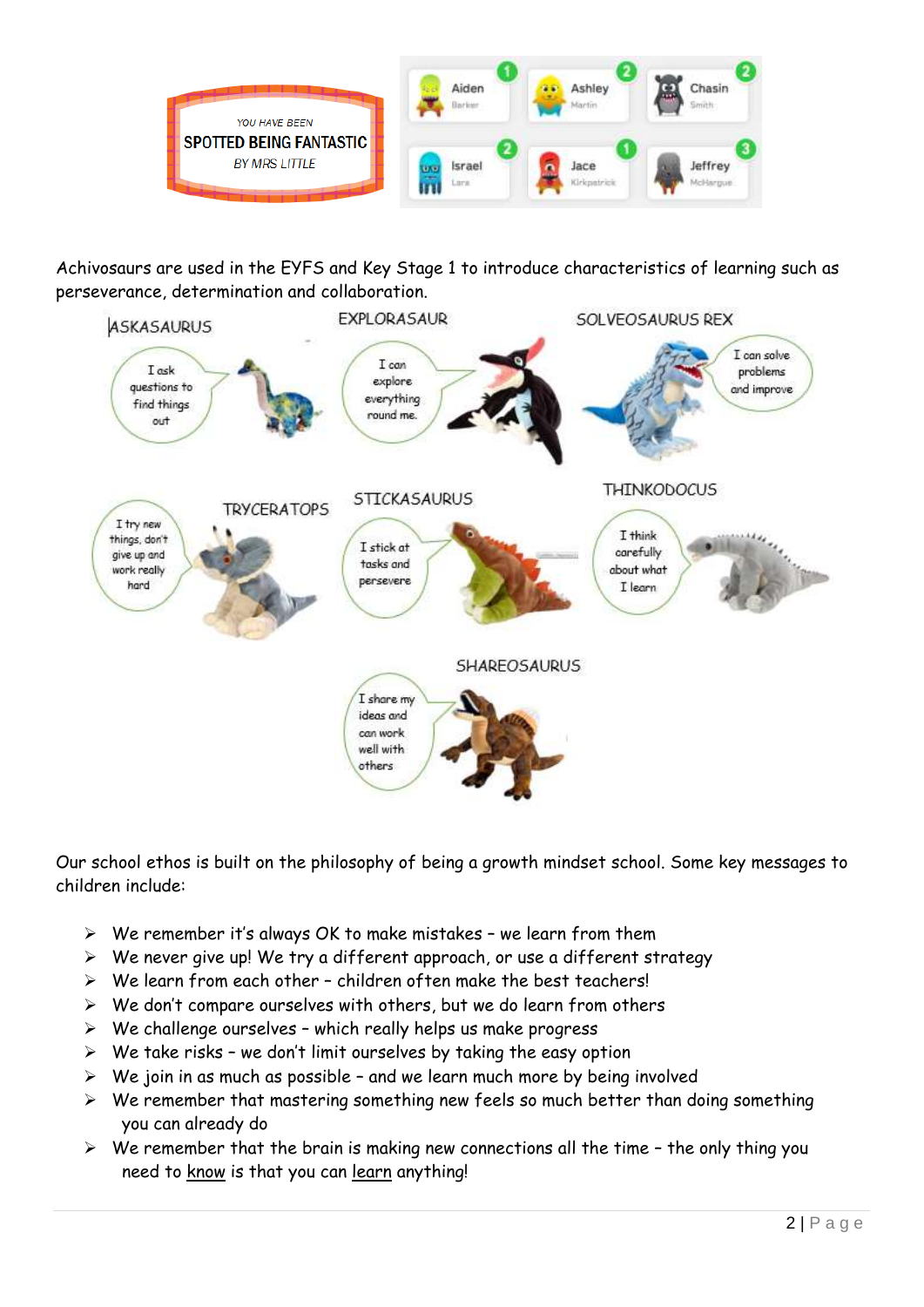Our 3 simple rules are embedded in all of our teaching and learning.

## **1, Frequent, formative feedback**

We frequently assess our students to give them formative feedback so that they know what they do well and what they can do better. Feedback, from staff, peers or themselves should be accurate and with clear precise areas of development. Quality time should be dedicated to allow pupils to act on this feedback with opportunities to correct or redraft work to improve upon it. Please refer to the Feedback and Marking Policy for more information.

|                                                  | Truckley, 23 of Mich 2011.                                                                                                                                                               |
|--------------------------------------------------|------------------------------------------------------------------------------------------------------------------------------------------------------------------------------------------|
| $-FS/CL$<br>I will remember to put its and Ch.   | I am ging to make nime that I will not ISPACIA operate<br>and sumperialism.                                                                                                              |
| also to wite being right and time<br>in my work. | In these years at the case that was speedy going down<br>in court the mater of the life and in maid past for an<br>signer stopling on in it. It succeed in to at location large. Big who |
| modelic helped me                                | cover gram 1.75m (translations free program Bot.Th comment cross<br>mapped pleases have have<br><b>knowl red</b>                                                                         |
|                                                  | sortenic operat<br><b>LONGILLE</b><br><b><i><u>Countains</u></i></b>                                                                                                                     |

## **2, High levels of challenge for every student**

We challenge our students to be the best, set high expectations of all our students and encourage them to take a leap of faith, even if that means falling over a few times. We set high standards for all our students, not just the ones who are already achieving and offer support, and pre learning to enable a 'catch up not keep up' agenda. Differentiation by outcome and a focus on 'no ceiling' activities enable challenge through self-assessment and self-awareness of the level of support require. Please refer to the More Able Pupils Policy for additional information on challenge.

## **3, Mistakes are good**

Teachers actively encourage their students to make mistakes, foster a safe and secure environment in which falling over is not only accepted without criticism or humiliation, but in which it is actively encouraged as evidence of effective learning and of getting better at something. Mistakes are not a sign of weakness or low intelligence, it is a means of increasing one's intelligence. We praise our students for the growth-oriented process – what they accomplished through practice, study, persistence, and good strategies.



This policy takes into account the nature of our school community and the context in which teaching and learning takes place.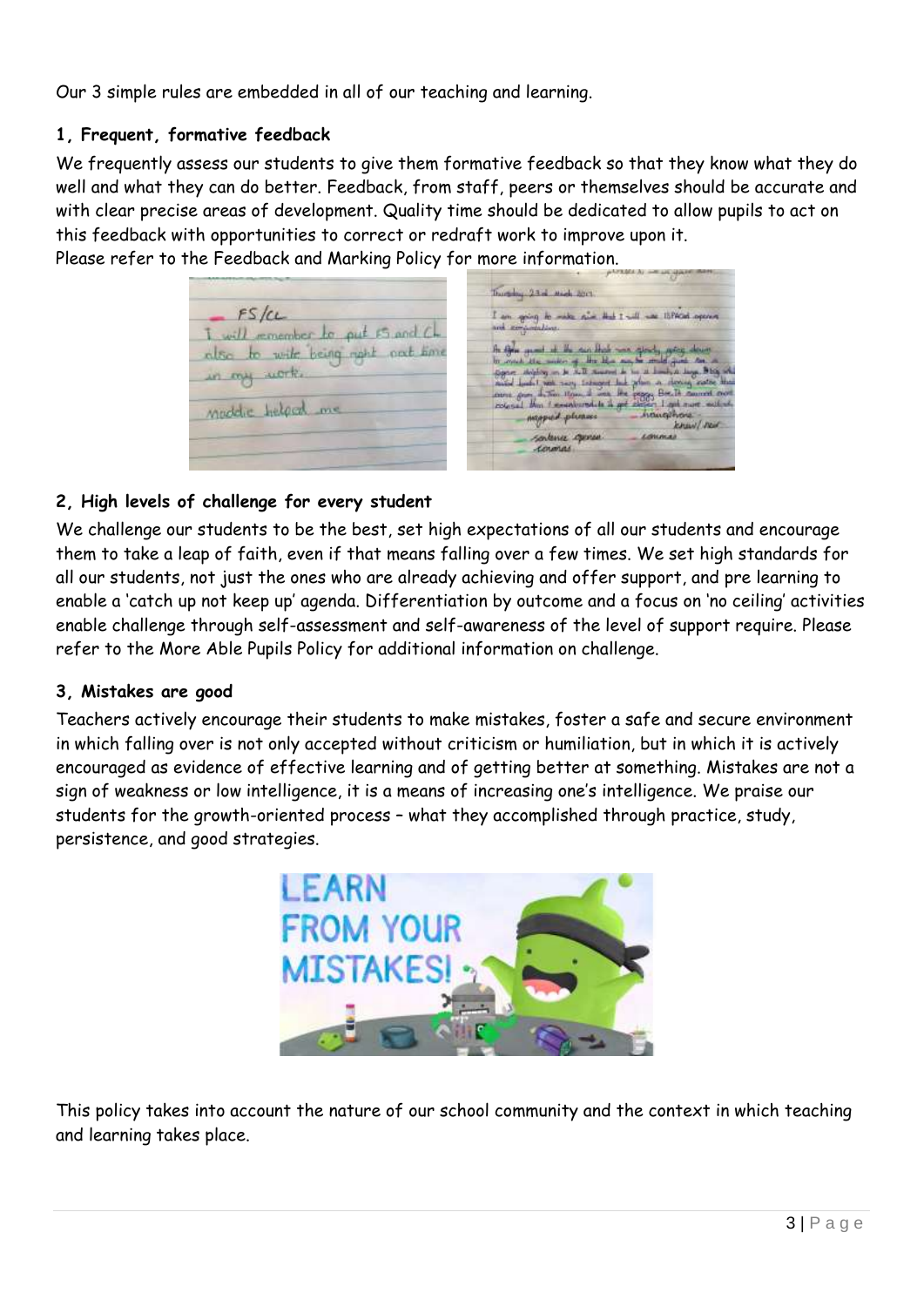## **Aims and objectives**

We believe that people learn best in different ways. At our school, we provide a rich and varied learning environment that allows all children to develop their skills and abilities to their full potential; academically, emotionally and socially.

Through our teaching, we aim to:

- enable children to become confident, resourceful, enquiring and independent learners;
- make learning fun and enable the children to make the expected or accelerated progress we expect;
- foster children's self-esteem, and help them to build positive relationships with other people;
- develop children's self-respect, encourage them to understand the ideas, attitudes and values of others, and teach them to respect other people's feelings;
- show respect for a diverse range of cultures and, in so doing, to promote positive attitudes towards other people;
- enable children to understand their community, and help them feel valued as part of this community;
- help children grow into reliable, independent and positive citizens equipping them with the skills, knowledge and understanding so that they can make positive and informed choices now and in the future;
- encourage a growth mind set where skills such as persevere and determination are celebrated from an early age to develop good learning behaviour
- take pride in their work and that of others.

## **Learning environment**

We strive to make sure our classrooms are attractive interactive learning environments. Working walls are an integral part of the learning process in the classrooms. They evolve and develop as a unit progresses and scaffold learning for pupils.

The children's work is often displayed at different stages of the writing process on the Literacy working wall/ washing lines - from the initial ideas, to mind maps, first drafts/ shared writing, final edits and eventually a final and finished presented piece of writing.

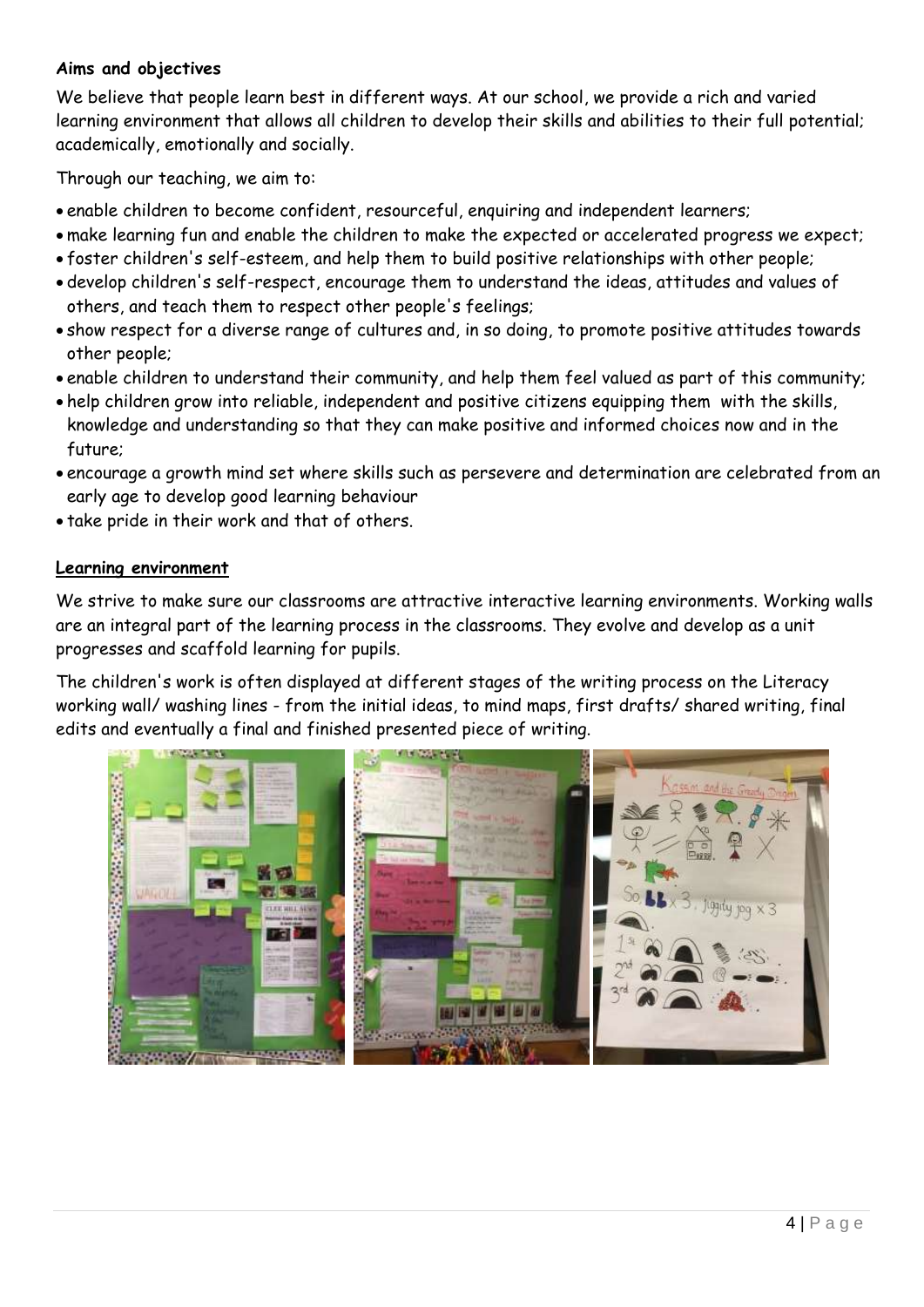In maths, in line with our calculation policy, the working wall will include the process of concrete and pictorial concepts which develop into abstract forms.



Displays also celebrate children's achievements. Writing rockets (good examples of writing) are changed weekly as part of the school's celebration of writing and displayed in the school library for all pupils to read.

## **The process of learning**

*"Students learn in diverse, sometimes challenging, ways – but it's the unique thinkers who enable society to move forward" Dame Alison Peacock*

We acknowledge that people learn in many different ways and we recognise the need to develop strategies that allow all children to learn in ways that suit them best. Some pupils work well independently, some prefer active learning whereas others prefer formal methods. At Clee Hill Community Academy, we use a variety of approaches to learning to build on previous knowledge, embed new learning and challenge through application. Modelling learning is embedded through concrete and pictorial techniques before approaching abstract ideas. Steps to learning are displayed in the classroom on working walls for pupils to refer back to and build upon their understanding.

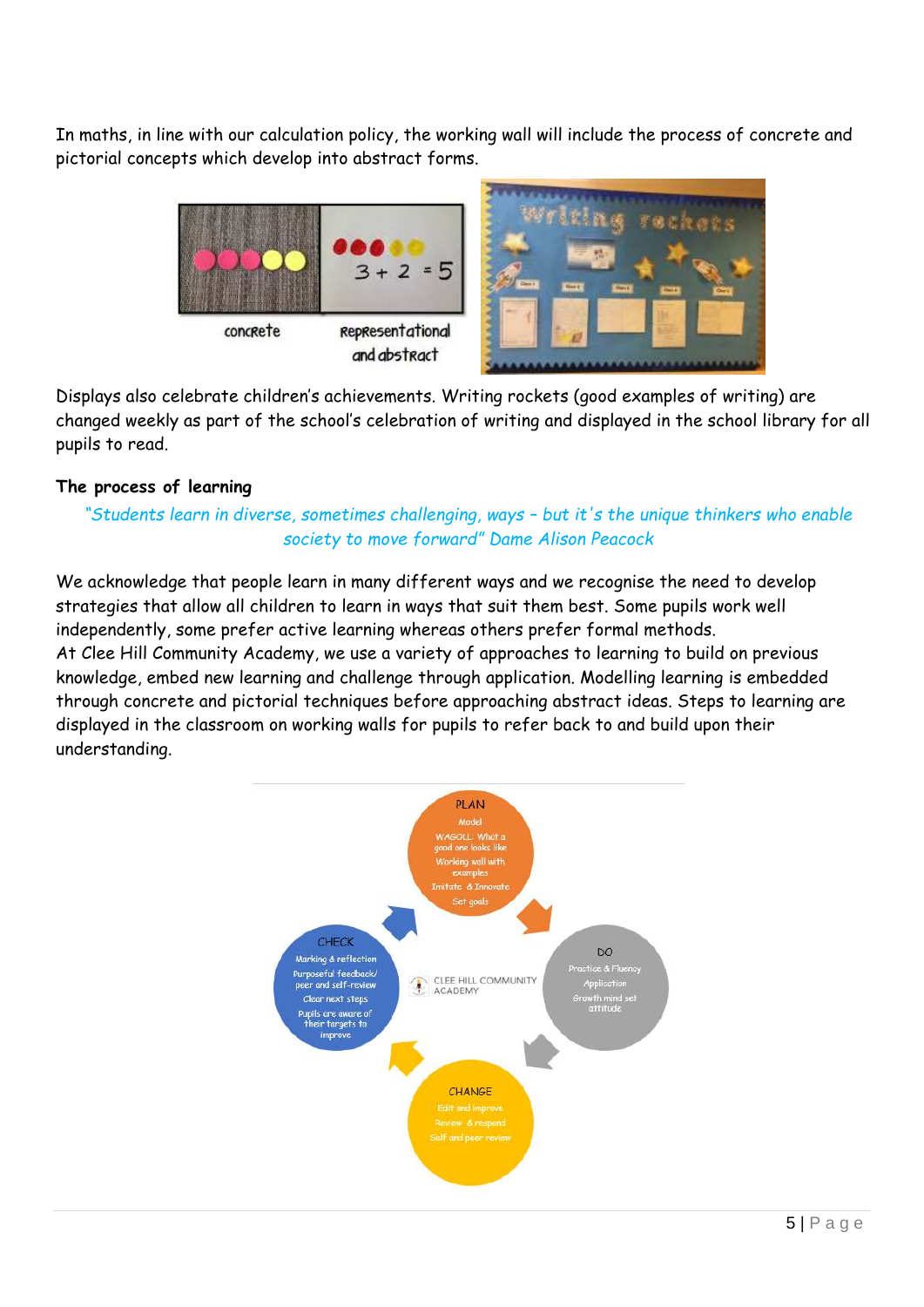## **Creative curriculum**

When teaching, we focus on motivating all the children, and building on their skills, knowledge and understanding of the curriculum, so that they reach the highest level of personal achievement. We use the school curriculum plan to guide our teaching. This sets out the aims, objectives and values of the school, and details what is to be taught to each year group.

Our curriculum focuses on the development of skills and encourages natural real-life links to learning through a creative curriculum. WOW moments ensure that learning is fun and purposeful, creating a love of learning alongside developing skills. The pupils are challenged with learning experiences which are relevant to their lives and interests and are motivating and engaging. We always set high expectations and teachers use a range of teaching styles to accelerate the pupil's progress

## **Assessment**

Teachers make ongoing assessments of each child's progress, and they use this information when planning their lessons. It enables them to take into account the abilities of all their children. Teachers use strategies –such as a 'pot of fairness' -to ensure that there is no passive learning in lessons and there is an expectation for all pupils to be involved in the learning process.

Benchmarking case studies are used as a process of on-going moderation through the school. Book scrutiny every half term focuses on next steps for pupils to monitor progress in each class.

PPG pupils each have a Pupil Premium passport which focuses on overcoming any barriers to learning and is evaluated termly evaluate the impact of any provision. All pupils who need additional provision, including SEND pupils and PPG are a focus at provision mapping meetings every term (with the deputy head) in additional to pupil progress meetings (with the head teacher). The school uses O-track in KS1 and KS2 and EYLOG in the EYFS as an internal assessment tool.

## **Target Setting**

Teachers are aware of the process of learning and build upon a child's understanding. We set individual targets for the children at least each term, and we share these targets with children and their parents/carers. We review the progress of each child regularly and set revised targets to move learning forward. Summative assessments take place every half term and internal data is used at Pupil Progress meetings to review progress and look at the impact of current provision.

## **Monitoring and review**

The Teaching and Learning Policy has been formulated to provide a basis for staff to evaluate the quality of teaching and learning in their classroom and across the school. In order to provide a clear picture of the quality and consistency of practice across school, when evaluating teaching and learning in school, it will be monitored and evaluated through:

- $\geq$  classroom observation (both formal and informal):
- ➢ lesson study/ coaching (peer tutoring)
- ➢ sampling pupil's work/ benchmarking case studies/ book scrutiny
- $\triangleright$  internal & external moderation of pupils' work;
- ➢ learning walks (headteacher, outside agencies or subject coordinators)
- ➢ pupil progress meetings;
- $\triangleright$  discussion with pupils.